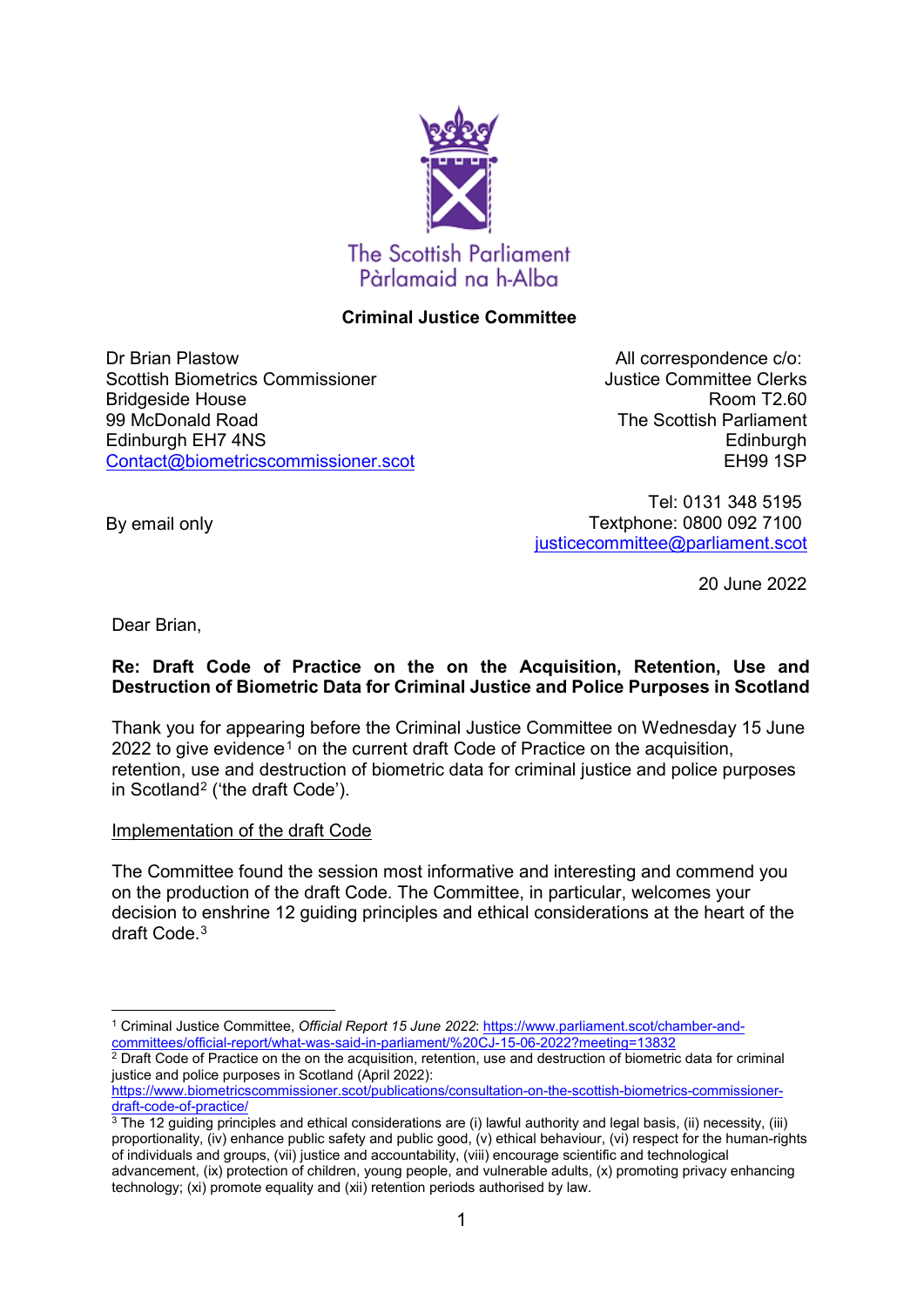The Committee is of the view that this principle and ethics-based approach is the correct foundation for the Code to achieve its intended goal, and help to shape a policing and criminal justice environment in Scotland where legitimate policing and public safety needs are balanced against individual rights, while limiting the overreach of the state into the biometric life of the individual.

#### Observations arising from the session of 15 June

During your evidence session a number of specific issues were raised in relation to the draft Code which we hope you will consider. Reference was also made to your forthcoming annual report, and while not specifically related to the draft Code, we have included comments on this topic.

## *Consultation*

The Committee discussed the consultation processes you had undertaken on the draft Code. You noted that there has been widespread support from various stakeholders for the draft Code, and we were pleased to hear this. However, we also recognise the importance of critical review to improving quality.

Therefore, could you please confirm whether it is your intention to publish all of the submissions received from stakeholders in response consultations on the draft Code online, including those with critical observations? This would allow public consideration of any critical issues raised by stakeholders to be more fully considered and demonstrate the variety of views being expressed on the draft Code.

#### *Remit and application*

In relation to the remit of your office and the organisations to which the draft Code will apply, the Committee welcomed your comments on the positive engagement with Police Scotland, the Scottish Police Authority (SPA) and the Police Investigations and Review Commissioner (PIRC).

The Committee would welcome your views on whether other parts of the criminal justice sector in Scotland should be brought within your remit and that of the draft Code? Whilst we appreciate this is ultimately a matter for Scottish Ministers under section (2)(7) of the Scottish Biometrics Commissioner Act 2020 (the 2020 Act), we are keenly aware that your current remit does not cover biometrics data held by other parts of the Scottish criminal justice system.

In particular, we would welcome early consideration of the Scottish Prison Service (SPS) being included within your remit. The SPS estate is a large and complex one, which includes public and private prisons. Your oversight of biometric data held by the SPS would, we believe, be appropriate.

The Committee also welcomes the Scottish Ministers plans to seek a section 10[4](#page-1-0) order<sup>4</sup> from the UK Government to bring the activities of British Transport Police, the National Crime Agency and the Ministry of Defence Police in Scotland (in terms of the acquisition, possession, use and destruction of biometric material) within your remit, and that of the draft Code.

It was gratifying to hear that the Heads of all three agencies have indicated their willingness to follow the Code for their operations in Scotland.

<span id="page-1-0"></span><sup>-</sup><sup>4</sup> Section 104 of the Scotland Act 1998, allows for consequential modifications to be made to reserved law in consequence of an Act of the Scottish Parliament[: https://www.legislation.gov.uk/ukpga/1998/46/section/104](https://www.legislation.gov.uk/ukpga/1998/46/section/104)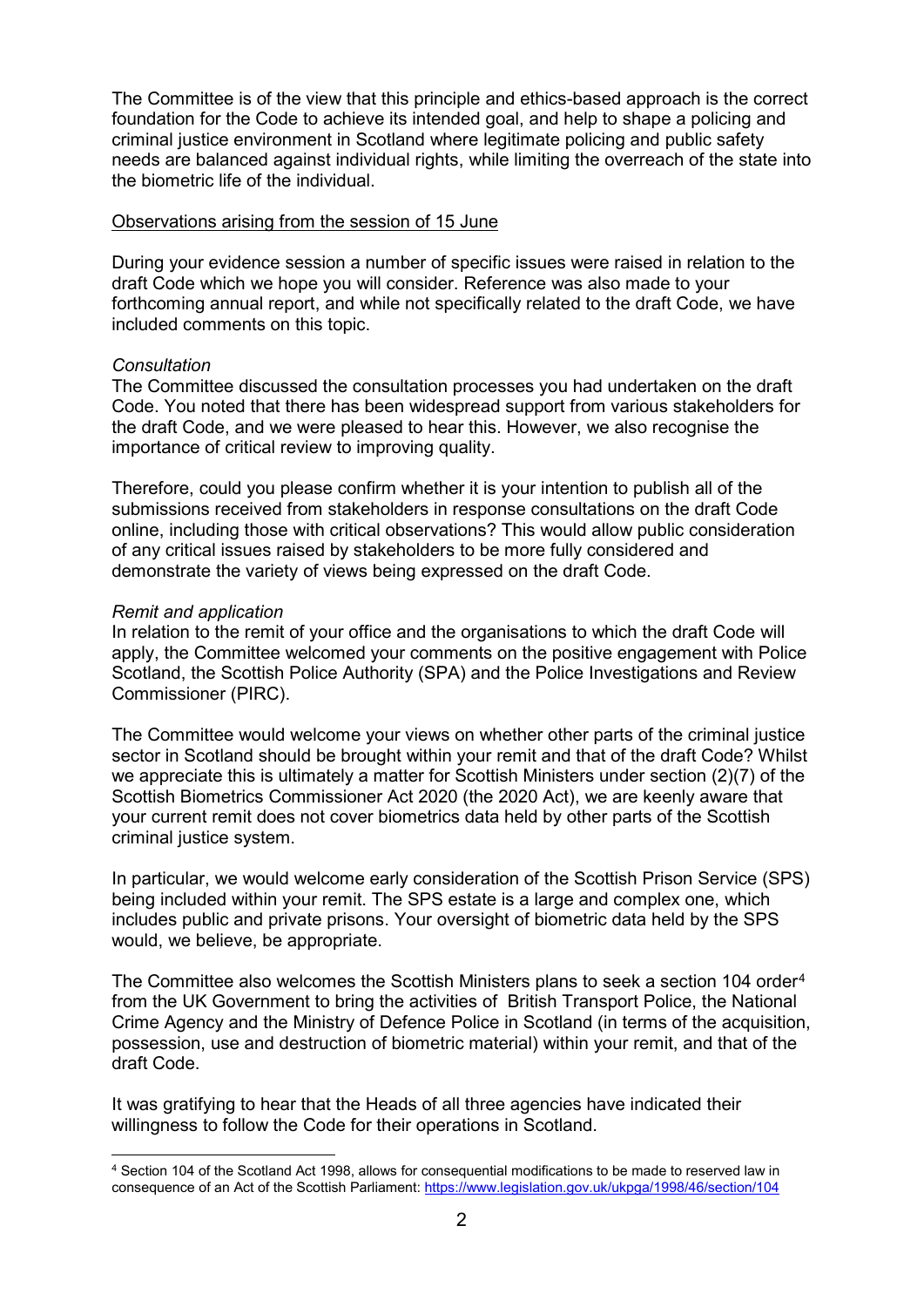We would appreciate your views on whether the UK Border Agency (UKBA) in Scotland should also be included within your remit? The UKBA may collect significant amounts of individual biometric data in Scotland, and we are of the view that there may be merit in that agencies role in Scotland being included within your remit. We would also welcome your views on whether your remit should be extended to include any individual biometric data collected by the operations of the Security Service in Scotland.

#### *Advisory group and emerging technologies*

We welcome the establishment of your Advisory Group on biometric data and technologies, whose membership is set out in Appendix C of the draft Code. It is important that you, as Commissioner, can draw on a broad range of experience for advice and assistance.

This is especially pertinent when considering how your role, and the draft Code, interacts with the rapid pace of technological development and interconnectivity and how this can impact on the criminal justice sector.

One such area referred to in the draft Code, and on which we would welcome more information, is around the emerging use of artificial intelligence (AI systems) and machine learning systems in managing the vast volumes of biometric data held by the criminal justice sector. Could you please confirm whether the Advisory Group will assess the potential interactions between the Code and decisions by Police Scotland, the SPA and PIRC on the specification, procurement and operation of AI systems in managing biometric data? Could you also provide details of the level of human oversight and interaction with AI systems that would be required to ensure the 12 principles in the draft Code are complied with.

Furthermore, if British Transport Police, the National Crime Agency, Ministry of Defence Police and UK Borders Agency are to be included in your remit, could you confirm what consideration will be given to the specification, procurement and operation decisions on AI systems, made at a UK level, and how that will interact with the Code of Practice for those agencies when operating in Scotland?

## *Complaints and public information*

During the evidence session you made reference to your plans to produce an 'easy to read' version of the Code for public use. This is to ensure that the public have a clear and straightforward understanding of what the Code covers and, as importantly, what it does not cover.

You also stated that, in your opinion, the level of public complaints you may receive for non-compliance with the Code will be low, given the likelihood that complaints will be on areas such as data protection, which more properly sit with other oversight bodies, such as the Information Commissioner.

Whilst we appreciate it is difficult to estimate the level of public complaints at this stage, we would ask your views on what if any resource implications may exist for your office in the event of an increased level of complaints, in terms of responding or redirecting these to other bodies.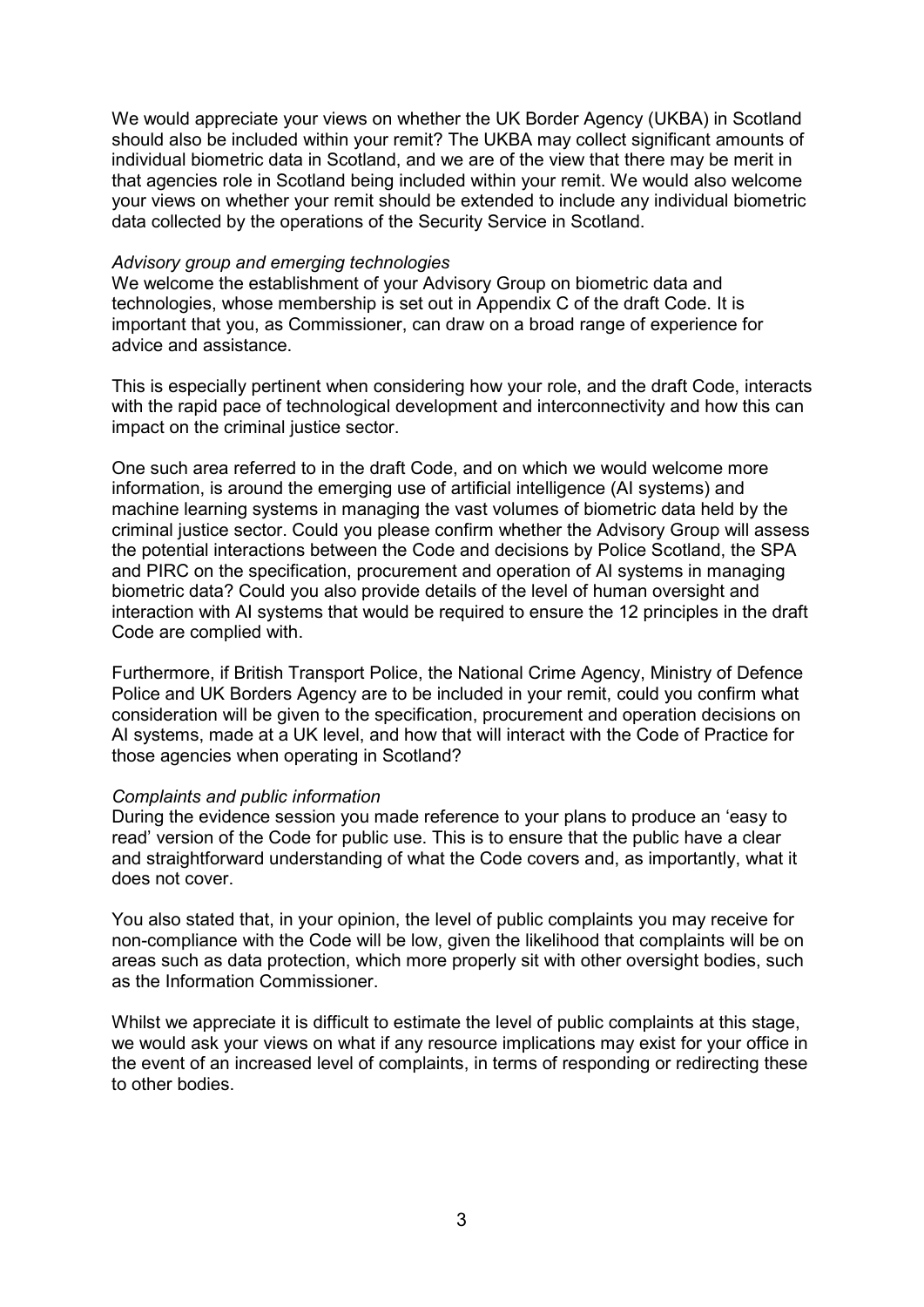## *Retrospective application*

In terms of 'historic' biometric data held by Police Scotland from their predecessor forces, such as photographs and fingerprints etc, could you please confirm whether the Code is to be applied retrospectively for this biometric data?

## *Compliance with the Code*

We note the provisions of sections 23 to 27 of the 2020 Act, in relation to compliance notices that you can issue to those who do not comply with the Code, and recourse to the Court of Session if required. However we would welcome your views on whether, going forward, you think that you may require more effective and quicker compliance methods, especially if your remit is expanded to include other organisations.

## Wider issues

## *Annual report*

We note the anomaly you highlighted regarding the statutory reporting period for your annual report under the 2020 Act, as amended by legislation to respond to the Coronavirus pandemic, and the statutory auditing period for your annual accounts. The Committee intends to highlight this issue to Scottish Ministers and seek clarification on how this anomaly can be rectified.

## *Collection of biometric data by other sectors*

While not directly part of your remit, the Committee is of the view that the development of the draft Code brings into sharp relief the lack of statutory oversight in Scotland of biometric data acquired and retained by other public sector areas, such as the health service and local government.

During your evidence session you indicated your intention to undertake a thematic examination of biometric data in relation to children and young people, starting in the latter half of 2022. This is welcome however, the Committee is keenly aware that local authorities, and education providers in Scotland, collect large amounts of biometric data on children and young people in an educational setting. We would ask that you consider the intersectionality of this area and whether further action is required by the Parliament or Scottish Ministers.

# *Oversight of surveillance/CCTV cameras in Scotland*

You advised the Committee that, unlike England and Wales, Scotland does not have a surveillance camera commissioner. The operation of public realm surveillance/CCTV cameras in Scotland, and the lack of statutory oversight, is a matter of concern to the Committee. We would appreciate your views on how this situation can be resolved.

As discussed during your evidence, we are aware it is possible for public realm surveillance/CCTV cameras in Scotland to use facial recognition technology. Should facial recognition technology be used in these circumstances in Scotland, the Committee would welcome your views on how issues like this might be addressed, what legislative frameworks would apply and how appropriate public oversight and regulation might be achieved.

# **Conclusion**

In conclusion, we appreciate several of the points we have raised are more appropriately addressed to the Scottish Minsters. Therefore, I am copying this letter to the Cabinet